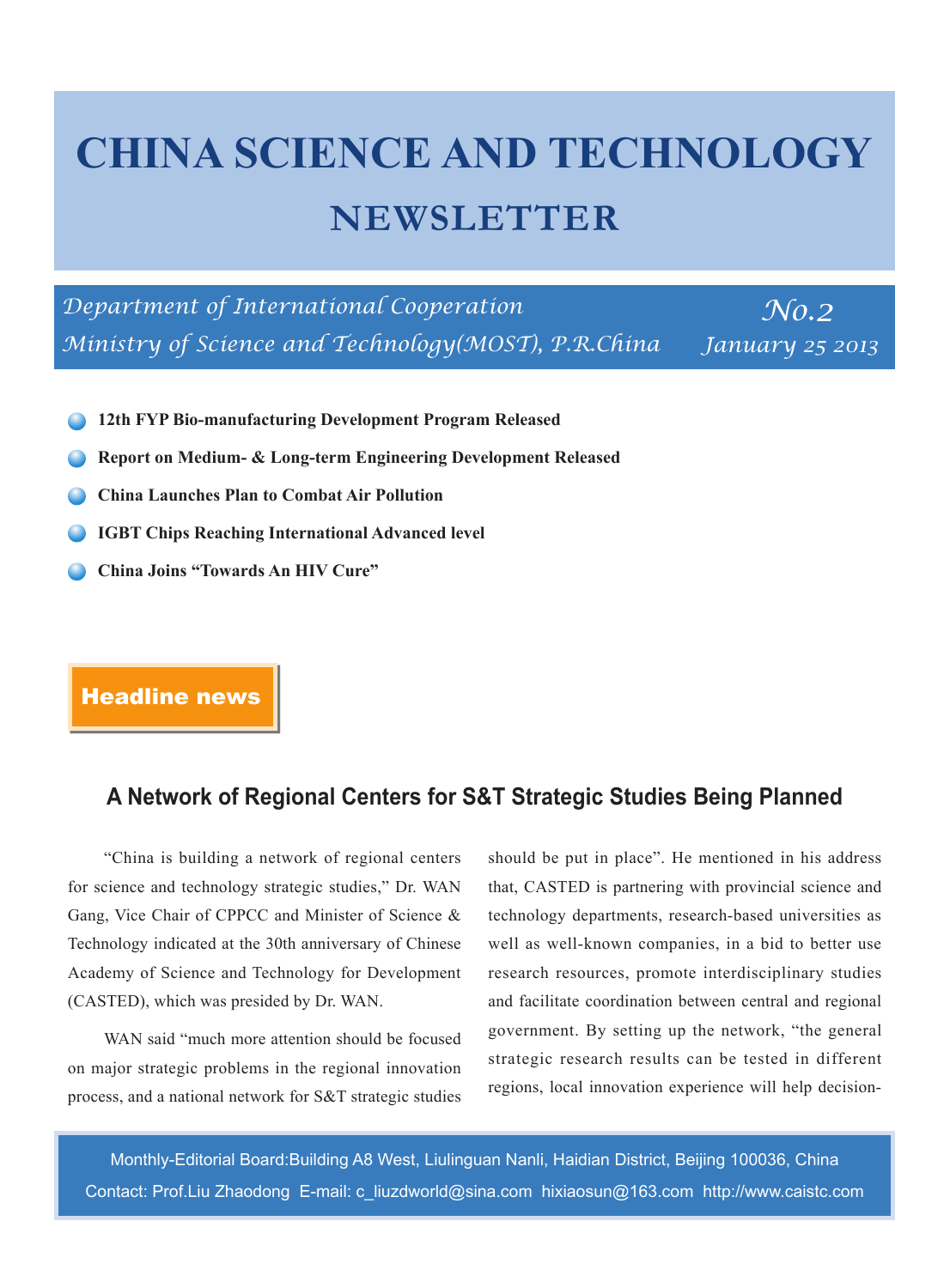making of the central government and valuable practices can be exchanged through CASTED".

In addition to strengthening regional collaboration, CASTED should also gain an international perspective. "Globalization is not only characterized by the flow of currency, but also the integration of sci-tech achievements", said Mr. WANG Zhigang, Party Secretary and Vice Minister of Science and Technology. He wished that through the "soft power" of strategic studies, CASTED could enhance its collaboration with local and international partners and elevate China's hard power in science and technology.



Dr. WAN Gang, Vice Chair of CPPCC, Minister of Science & Technology and President of CASTED addressing the 30th Anniversary of CASTED on Dec.19,2012

(Source: www. people.com.cn , December 20, 2012)

## S&T Management Information

# **12th FYP Bio-manufacturing Development Program Released**

MOST issued Bio-manufacturing Development Program for the  $12<sup>th</sup>$  Five-Year Plan Period (the Program) on Nov. 24, 2011. Bio-manufacturing has turned into a global emerging industry, becoming a strategic focus in world economic powers and taking on a tendency of rapid growth. Therefore, it is of vital importance for China, a country at the crossroad of economic transit and restructuring, to develop the bio-manufacturing industry.

Based on the principle of "government leading, resource sharing, indigenous innovation and cultivation," the Program aims to obtain a vantage point at the forefront of the industry, nurture new growth point, upgrade current technologies, support innovation, thus realize leapfrog development of the bio-manufacturing industry by replacing fossil resources with renewable carbon resources, replacing chemical catalyst with green and highly efficient biological catalyst, as well as elevating the traditional bio-chemical industry with modern bio-technologies.

The goal of the Program is to set up a basic innovation

system for the bio-manufacturing, breakthrough a batch of key technologies, raise international competitiveness, put in place the bio-manufacturing industrial chain and enter the world rank of advantege in terms of bio-manufacturing technologies.

It is also identified that in order to fully leverage the role of bio-manufacturing sector in sustainable development, the Program will establish technology platforms and research centers for the industry, enhance the research efforts on biocatalysis, bioconversion, development of artificial life and cell factory, engineered bioprocess, etc., and make breakthroughs in such key technologies as synthetic biology, genomic breeding of micro-organisms, molecular transformation of industrial enzymes, industrial protein expression, high throughput screening of industrial microorganisms, biorefinery and biomass transformation, biocatalysis, bioprocessing, and engineered bioprocess. At the same time, efforts will be made to develop major products and technology systems for the industry.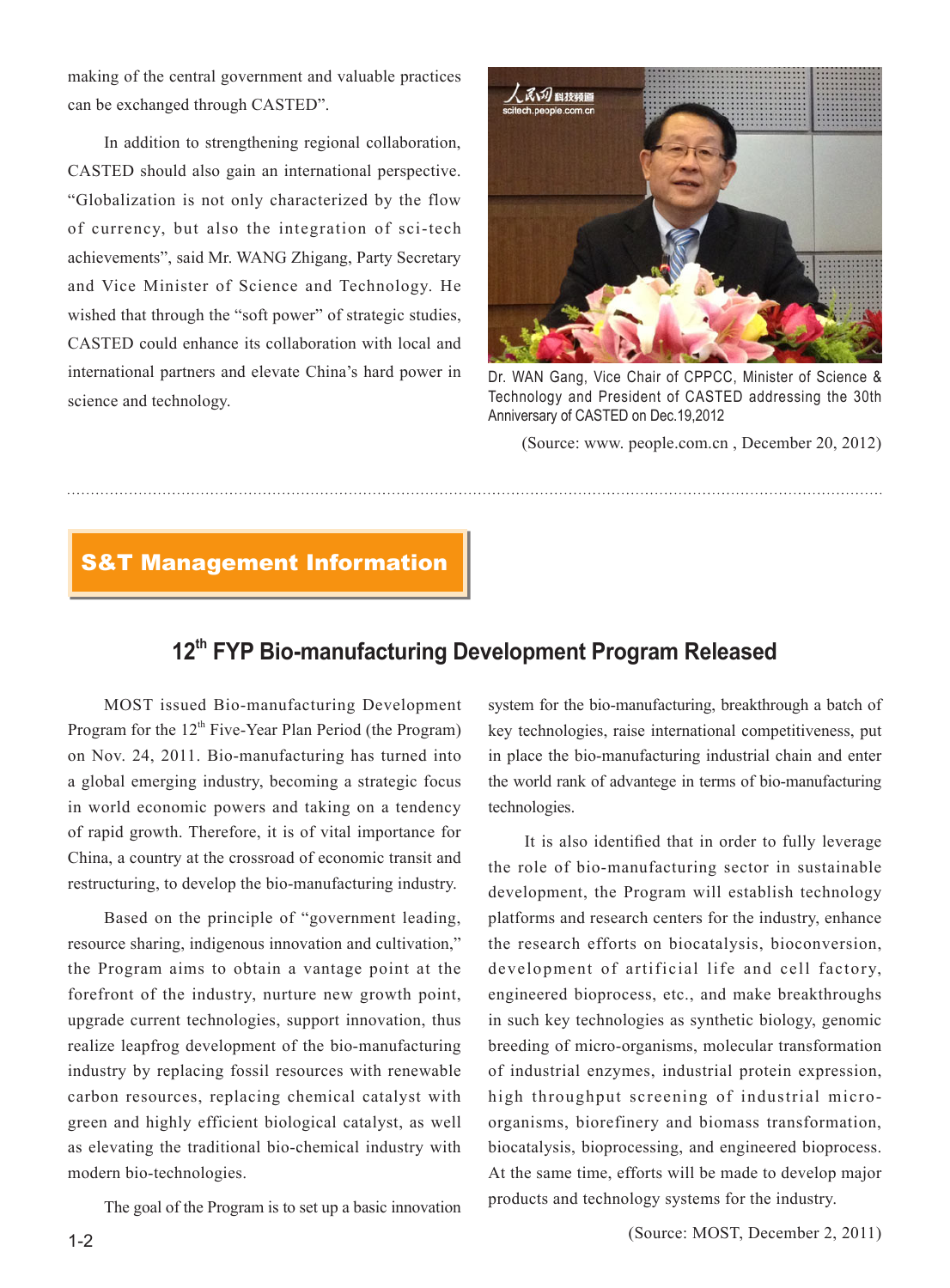### **Report on Medium- & Long-term Engineering Development Released**

The "Strategic Study on China's Medium- and Long-term Engineering Development", organized by the Chinese Academy of Engineering (CAE), released its general report recently. The project tries to map out the blueprint for China's engineering advancement by 2030 so as to achieve leapfrog development and meet the requirements of socioeconomic progress.

The general report has proposed a new pathway for engineering development to support economic growth and social progress, put forward a batch of projects to upgrade China's capacity for sustainable development and national competitiveness, and list the leading engineering projects and key generic technologies in need.



The development strategy highlights 12 areas:

(Source: Science & Technology Daily, December 26, 2012)

#### **China Launches Plan to Combat Air Pollution**

China recently released *the 12th Five-year Plan for Air Pollution Prevention and Control in Key Regions*, the first of its kind in history. According to the Plan, China aims to improve its air quality during the 12th Fiveyear Plan period by reducing its annual average density of PM10, sulphur dioxide, nitrogen dioxide, PM2.5 by 10%, 10%, 7% and 5% respectively, and in heavilybelching Beijing-Tianjin-Hebei region, the Yangtze River Delta, and the Pearl River Delta in particular, PM2.5 by

6%. By 2015, the emission of sulphur dioxide, NOX, industrial soot and dust in key regions will be reduced by 12%, 13% and 10% respectively; efforts to fight volatile organic compounds (VOCs) will be well under way, ozone pollution brought under control, and acid rain pollution lessened; a regional joint mechanism will be in place to control air pollution, and air management capability is expected to improve markedly.

(Source: Science and Technology Daily, December 19,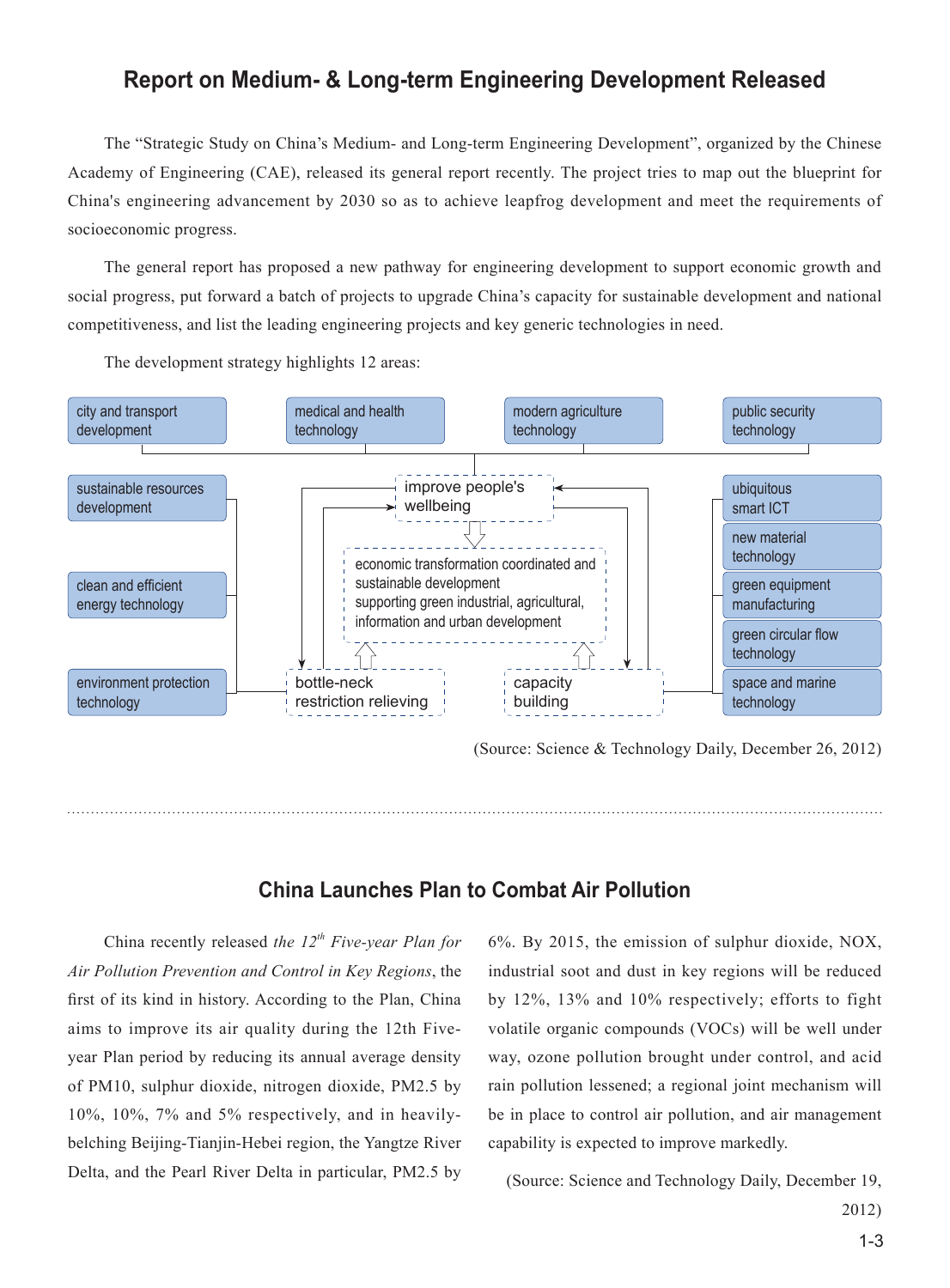#### **IGBT Chips Reaching International Advanced level**

The IGBT (Insulated Gate Bipolar Translator) chip developed by Zhuzhou CSR Times Electric Co., Ltd was accredited by experts in Changsha on Dec. 21. The chip, the first of its kind developed and produced indigenously in China, approved one to fill up the gap in the country,approved one of the most advanced in the world.

IGBT, known as the "CPU" of variable current products, is a full control voltage-driven device composed of double-pole triodes and insulated gate field effect transistors with the features of easy driving and control, high switching frequency, low voltage, high onstate current and low loss. Power semiconductors are the core of IGBT system.

CSR Corporation invested RMB1.5 billion in Zhuzhou to build China's first 8 inch production facilities, with the capacity of making 120 thousand 8 inch IGBT chips and 1 million IGBT modules. According to Vice President Liu Kean, when the new line is in operation by the end of 2013, it can raise the current output by 7 times.

After acquiring Dynex Semiconductor in 2008, CSR obtained IGBT design, manufacturing and testing technologies, and soon set up power semiconductor R&D center in the UK to focus on IGBT chips and carborundum. So far, CSR is holding technologies to make five different IGBT chips ranging 1200~6500 volts, as well as the packing, testing and using of relevant IGBT modules. The module is used on urban rail transit vehicles and high power AC drive electric vehicles with safe operation of over 500 thousand kilometers.

As the mainstream device for UMT, the 3000 volt IGBT chip has a broad perspective. Mr. Liu Youmei, member of Chinese Academy of Engineering said the technologies developed by CSR can increase the current capacity, upgrade the ability to resist latch-up and short circuit, reduce voltage, lower cost and is highly innovative.

(Source: Science & Technology Daily, December 27, 2012)

# **China's First R0110 Heavy-duty Gas Turbine Passes 72-hour Load Test Run Assessment**

The first R0110 heavy-duty gas turbine developed by China, through the joint efforts of AVIC Shenyang Liming Aero-engine Corporation Ltd, CNOOC Shenzhen Power Company and others, with the support of 863 Program, recently completed 72-hour load test run assessment. The performance of the turbine and its design and manufacturing fulfil the project requirements, according to the assessment. Launched in October 2002, R0110 gas turbine project has combined the efforts of the industry and academia by forming a group consisting of more than 30 institutions and companies in metallurgy, machinery, electronics, aviation, and power industries, which have worked together through the whole process of the project from material development, design, test, manufacture and test operation. The success of the test run indicates China's full capability of independently developing heavy-duty gas turbines, and marks a great achievement in this field.

(Source: Ministry of Science and Technology, December 27, 2012)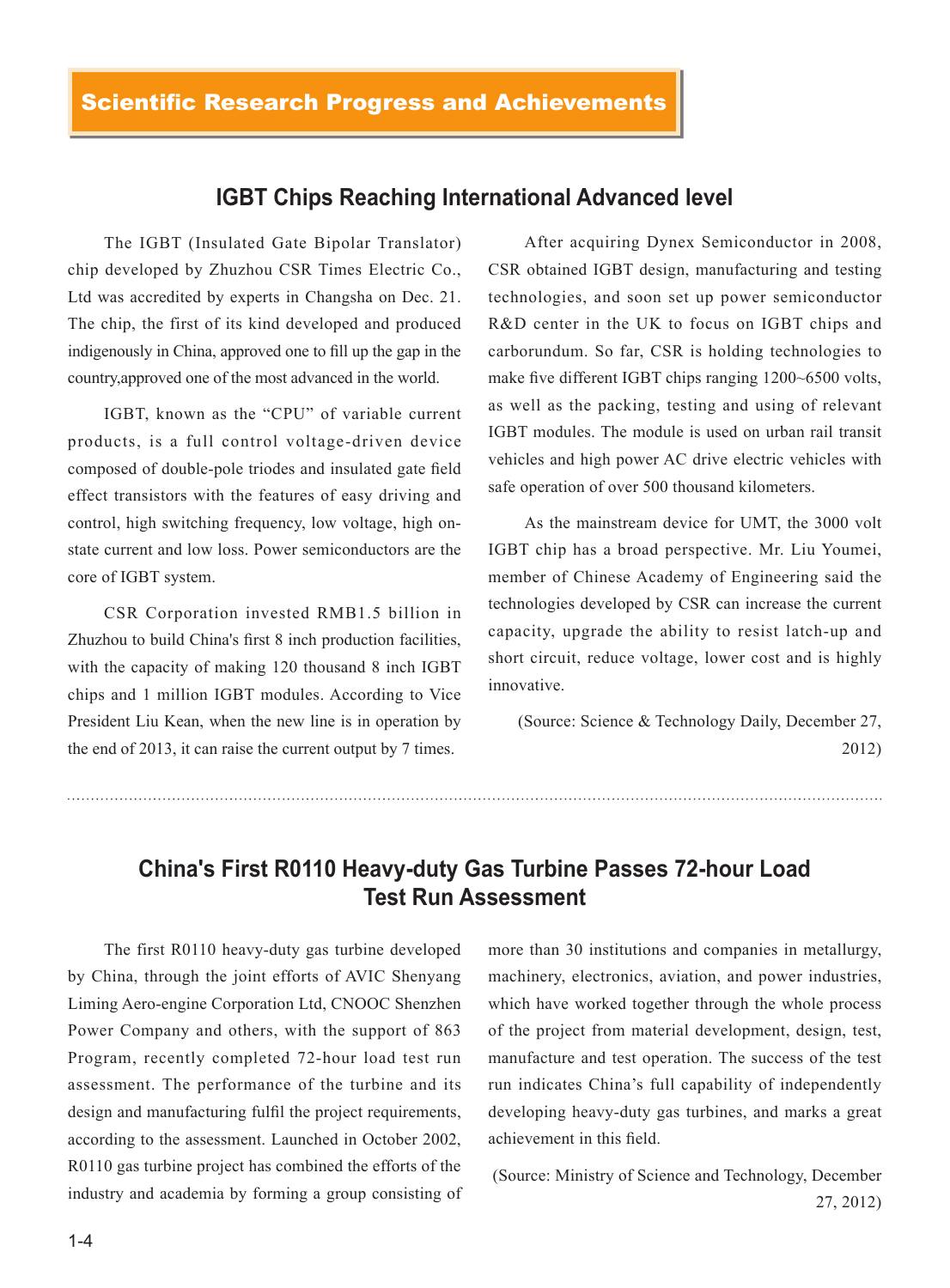### **Huaneng IGCC Station in Operation**

On Dec. 12, 2012, Vice Minister CAO Jianlin of MOST attended the unveiling ceremony of "863 R&D Center IGCC Green Coal-fired Plant" in Tianjin and visited Huaneng IGCC demonstration plant.

IGCC, one of the worlds' cleanest coal-fired powergeneration technologies, is a key path to energy conservation, emissions reduction and climate change mitigation. Since the  $8<sup>th</sup>$  Five-Year Plan Period, MOST has been providing sustained funding to R&D of IGCC technology. With the government support, China has developed by itself world-leading coal gasification technology---- the two-stage dry pulverized coal gasification technology and four-burner coal-water slurry gasification technology, developed by Xi'an Thermal Power Research Institute of Huaneng Group, East China University of Science and Technology and Shandong Yankuang Group respectively, are exported to the US and have become the mainstream gasification technology in the world. The Huaneng IGCC demonstration plant is a key project of 863 Program during the 11th FYP

period. The completion of the plant has showcased major progress in IGCC development in China, and indicated China to become one of the four nations which can design, construct and operation IGCC plant. The success of the project will not only promote clean coalfired power generation technologies and industry in a sustainable way, but will also greatly increase China's global influence in energy conservation, emissions reduction and climate change mitigation.



(Source: MOST, December 20, 2012)

### **Suzhou High-tech Park Invests 39 billion yuan in Fixed Asset in 2012**

Suzhou High-tech Park is expected to contribute 10.2% to local GDP growth and 15.4% to revenue increase in 2012. Its fixed asset investment in the same year, including in key projects in 71 provinces and localities, is expected to amount to 39 billion yuan, up by 18% over the previous year.

In 2012, Suzhou High-tech Park hosted a number of \$1 billion-plus projects, including Changhe Real Estate, Canadian Solar Inc. and Xuming Real Estate. Other projects like And INVT Suzhou Industrial Automation Park, Lvbao Square phase 2, PKMC, Suzhou Trimpol Specialty Lubricants Company Ltd started construction. As a result, \$1 billion is expected to pour in, an increase of 11.1% over the previous year. With accelerated Industrial restructuring, the Park's emerging industry can generate 53.2% of the total output value of 5-millionannual-revenue-plus industries. Its service sector's

added value as a ratio of GDP will rise by 3 percentage points, and its retail sales by 12.1%. Modern agricultural demonstration zone will cover a total area of about 1,600 hectares, or 90% of the total food-growing area. Its R&D expenditures as a percentage of local GDP is expected to hit 3.4%. Due to the Park's greater efforts in building innovation carriers, Suzhou Institute of Biomedical Engineering and Technology was incorporated as part of the Chinese Academy of Sciences (CAS), Suzhou Branch of Jiangsu Medical Instrument Testing Institute was launched, and the Institute of Geographic Science and Natural Resources, CAS, and China Institute of the Academy of Medical Technology of Russian Federation have established their presence within the Park. The construction of Industrial Technology Research Institute of Zhejiang University and Suzhou Research Institute of Communication University of China has also picked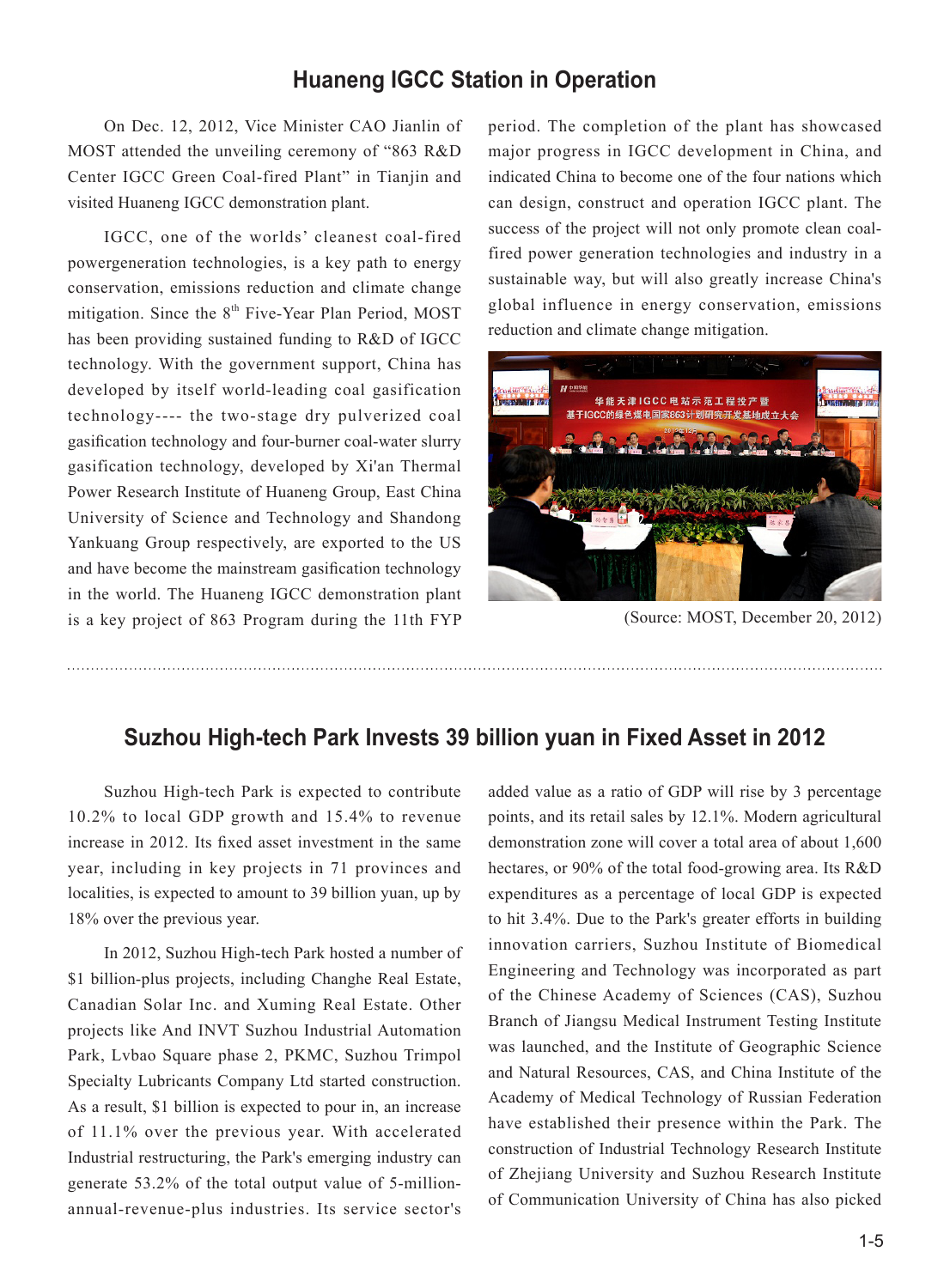up speed. Industry-academia collaboration has gained momentum, as seen by the conclusion of agreement to cooperate with IBM, Renmin University and Suzhou University. Filed and granted patents, and filed and granted invention patents are expected to reach 10,000, 5,500, 3,500 and 320 respectively, with invention patent applications accounting for 33% of the total. A total of 266 champions and leaders in various fields, and 23 under National Thousand Talent Program have been pooled.

(Source: www.chinahightech.com, December 25, 2012)

#### International Scientific and Technological Cooperation

# **China Joins "Towards An HIV Cure"**

"Towards an HIV Cure" is a global scientific strategy developed by the International AIDS Society in 2011. Given the limitations of antiretroviral therapy and recent advances in our understanding of HIV persistence during effective treatment, the strategy is targeted at a functional cure of HIV, meaning to stop the virus from replicating and diminish the latent reservoirs where HIV hides without completely eliminating the virus from the body, and the patients can control HIV without having to take medications.

A strategic plan has been drafted by the working group to look at the basic, translational and clinical research towards a cure, and to this end, the establishment of an international research alliance or expansion of global collaboration of existing consortia is needed. China joined the strategy in 2012, and chief expert Shao Yiming of the Chinese Center for Disease Control and Prevention become a member of the scientific committee.

According to Shao, the strategy is highly conducive to international collaboration on HIV research and cross-disciplinary studies. The National Natural Science Foundation of China and the US NIH are now working together in this field. HIV cure has already been listed in China's 2013 Major S&T Projects, and will soon be included in NSFC and 973 Program.

(Source: Science & Technology Daily, December 19, 2012)

# **High Coverage Single Sperm Genome Mapped for the First Time by Chinese and American Scientists**

Two research teams, respectively led by Li Ruiqiang from China (composed of researchers from Biodynamics Optical Imaging Center and School of Life Sciences of Peking University, and Peking Univerisity-Tsinghua Univeristy Center for Life Sciences ) and Xie Xiaoliang

from Harvard University, by working together, have completed high-coverage single-sperm whole-genome sequencing for the very first time, the genetic map of a single person with the highest accuracy of characterizing recombination up to now, and have concluded that the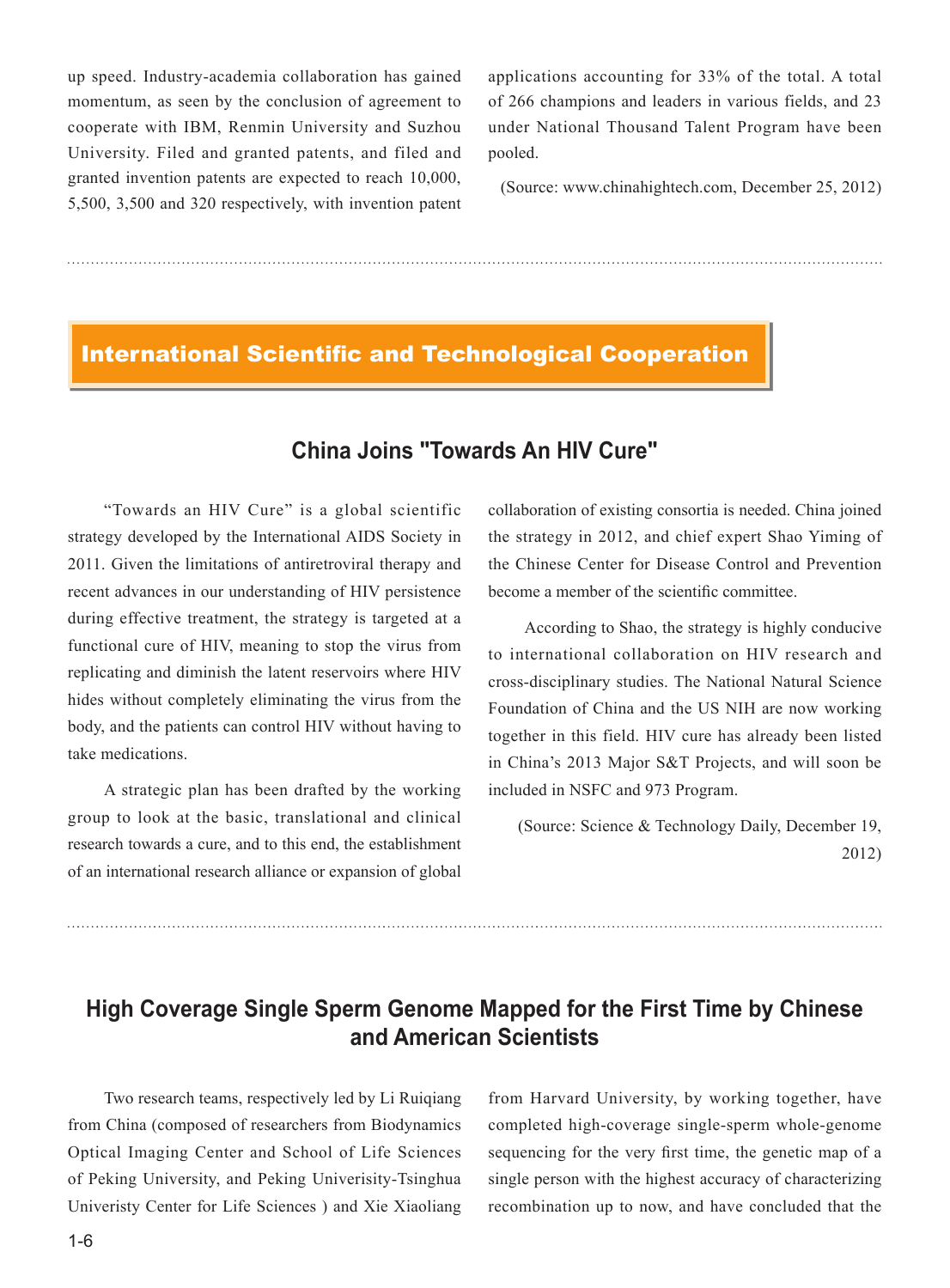lowering of recombination rate in the starting area of the gene is as a result of molecular mechanism instead of natural selection. This result will help explore the pattern of genetic disorders. The findings were published in *Science* on December 21.

The recombination of homologous chromosomes is an important mechanism for producing biological diversity, and the differences between siblings are exactly determined by this. Until now, due to restrictions by laboratory techniques, scientists could only estimate how frequently recombination had occurred by relying on genetic studies of population, rather than an individual.

Genetic studies of populations found that recombination rate near the gene region is lowered. This study shows that it is also true of individuals. "This shows that this phenomenon is determined by molecular mechanism instead of natural selection." Project member Li Ruiqiang said. This has resolved an issue plaguing the academia for years.

According to the findings, 5% of sperm genome is aneuploid, which will cause congenital defects. Li Ruiqiang said that by adopting the same technique, the genome recombination of other reproductive cells can also be characterized, and these findings can be important theoretic basis for the study of infertility and genetic diseases.

Stanford University researchers sequenced single sperm cell genome for the first time, which was published in *Cell* in July, 2012. What is different with this research is, the adopted MALBAC technique, invented by Xie Xiaoliang's team, improves the accuracy of recombination characterization by several times.

 (Source: Science and Technology Daily, December 31, 2012)

#### **China and Russia Join Hands in Eurasian Temperate Grassland Research**

China-Russia Joint Lab on Grassland Ecosystem was launched in Hohhot, Inner Mongolia, marking a start in jointly studying Eurasian Temperate Grassland by the two countries.

The lab was jointly established by the Institute of Grassland Research of CAAS and General and Experimental Biology Institute of Siberia Branch of Russian Academy of Sciences. The Institute of Grassland Research of CAAS is China's only nationallevel public research institution in grassland, covering comprehensive fields ranging from grassland production and management, pasture resources and breeding, grassland ecology and monitoring, grassland engineering machinery to comprehensive grassland development.

According to Chinese grassland experts, the launch of the joint lab will serve as a platform for international collaboration on research of grassland protection and sustainable use, combine both Chinese and Russian

resources for comprehensive, systematic research on Eurasian grassland. This will boost all-round, coordinated and sustained development of Chinese or even global grassland, and marks a shift toward international efforts in China's grassland research.

With its focus on the eastern edge of Eurasian temperate grassland, the lab will cover grassland resources and ecology, grassland production, human activities and grassland policy. By bringing together researchers from China, Russia and Mongolia, the lab aims to become a center of excellence for grassland in Northeast Asia. The goal is to build the lab into China's top one with a dominant role in China-Russia joint grassland research within 3 to 5 years, a highly recognized one in Asia-pacific region within 5 to 10 years, and an international one with global influence within 20 years.

 (Source: Science and Technology Daily, December 27, 2012)